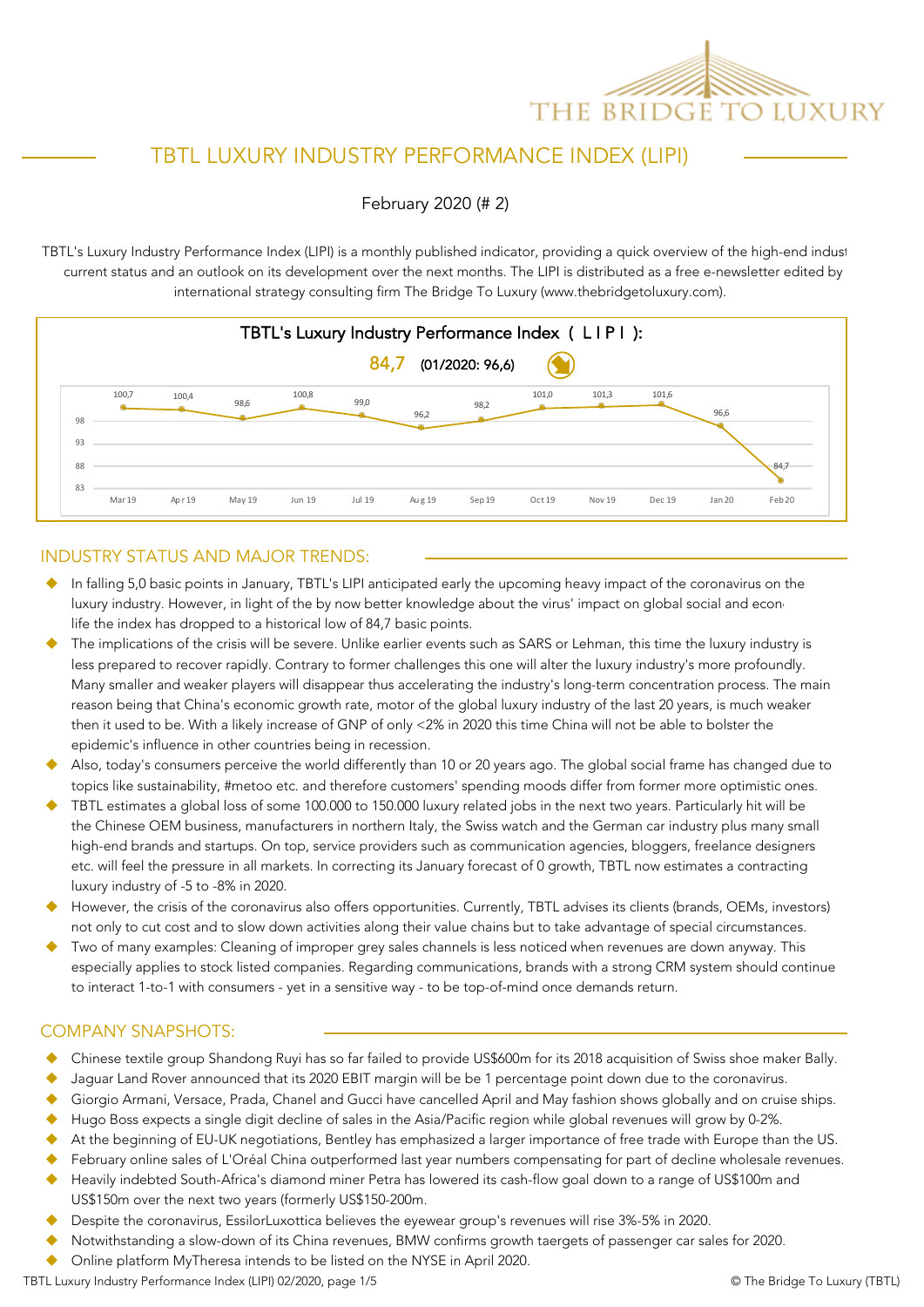

## (A) Development share prices in the luxury industry (in %)

| Company              | <b>MoM</b> | YoY      | 5Y-o-5Y  | <b>CAGR 5Y</b> | Category          |
|----------------------|------------|----------|----------|----------------|-------------------|
| Hermès               | $-6,9%$    | 13,1%    | 118,5%   | 16,9%          | Luxury group      |
| Kering               | $-8,9%$    | 5,4%     | 199,0%   | 24,5%          | Luxury group      |
| <b>LVMH</b>          | $-6,2%$    | 22,8%    | 126,3%   | 17,7%          | Luxury group      |
| Chow Tai Fook        | $-4,4%$    | $-8,8%$  | $-9,2%$  | $-1,9%$        | Watches & Jewelry |
| Hengdeli             | 1,7%       | $-18,9%$ | $-67,7%$ | $-20,3%$       | Watches & Jewelry |
| Lao Feng Xiang       | $-11,8%$   | 7,0%     | 20,0%    | 3,7%           | Watches & Jewelry |
| Movado               | $-14,6%$   | $-58,0%$ | $-42,8%$ | $-10,6%$       | Watches & Jewelry |
| Richemont            | $-7,4%$    | $-14,4%$ | $-22,1%$ | $-4,9%$        | Watches & Jewelry |
| Swatch Group         | $-8,6%$    | $-24,9%$ | $-48,9%$ | $-12,6%$       | Watches & Jewelry |
| Alrosa               | $-11,0%$   | $-24,9%$ | 4,2%     | 0,8%           | Watches & Jewelry |
| Hugo Boss            | $-7,6%$    | $-39,2%$ | $-65,6%$ | $-19,2%$       | Fashion           |
| Burberry             | $-15,6%$   | $-12,8%$ | $-11,9%$ | $-2,5%$        | Fashion           |
| Brunello Cucinelli   | $-8,6%$    | $-12,4%$ | 61,6%    | 10,1%          | Fashion           |
| Ferragamo            | $-14,3%$   | $-23,5%$ | $-47,3%$ | $-12,0%$       | Fashion           |
| Capri (Michael Kors) | $-13,8%$   | $-43,4%$ | $-61,7%$ | $-17,5%$       | Fashion           |
| Ralph Lauren         | $-7,0%$    | $-15,7%$ | $-23,2%$ | $-5,1%$        | Fashion           |
| Moncler              | $-9,7%$    | 4,4%     | 161,5%   | 21,2%          | Fashion           |
| Mulberry             | $-2,6%$    | $-18,6%$ | $-71,5%$ | $-22,2%$       | Fashion           |
| Prada                | $-15,5%$   | 0,6%     | $-45,8%$ | $-11,5%$       | Fashion           |
| Tapestry (Coach)     | $-9,0%$    | $-32,9%$ | $-46,2%$ | $-11,6%$       | Fashion           |
| Tod's                | $-15,0%$   | $-28,2%$ | $-65,9%$ | $-19,4%$       | Fashion           |
| Coty                 | $-10,0%$   | $-16,1%$ | $-55,3%$ | $-14,9%$       | Skin care         |
| Estée Lauder         | $-5,9%$    | 17,0%    | 122,1%   | 17,3%          | Skin care         |
| Shiseido             | $-9,4%$    | $-12,7%$ | 206,5%   | 25,1%          | Skin care         |
| <b>BMW</b>           | $-8,4%$    | $-20,7%$ | $-47,8%$ | $-12,2%$       | Cars              |
| Ferrari              | $-7,2%$    | 25,1%    |          | L L            | Cars              |
| Aston Martin         | $-32,2%$   | $-68,7%$ | $ -$     | $\overline{a}$ | Cars              |
| Tesla                | 2,7%       | $-1,0%$  | 49,2%    | 8,3%           | Cars              |
| Porsche              | $-7,9%$    | $-4,0%$  | $-32,0%$ | $-7,4%$        | Cars              |
| Marriott             | $-11,5%$   | $-1,0%$  | 49,2%    | 8,3%           | Travel            |
| Norweg. Cruises      | $-30,9%$   | $-33,0%$ | $-24,6%$ | $-5,5%$        | Travel            |
| Luxottica            | $-8,3%$    | 15,6%    | 17,9%    | 3,3%           | Eyewear           |
| Safilo               | $-2,9%$    | 32,0%    | $-88,4%$ | $-35,0%$       | Eyewear           |
| Kweichow Moutai      | 0,4%       | 40,0%    | 556,5%   | 45,7%          | Spirits           |
|                      |            |          |          |                |                   |
| S&P Global Luxury    | $-9,0%$    | $-1,0%$  | 17,2%    | 3,2%           | Index             |
| Euro Stoxx 50        | $-8,6%$    | 0,9%     | $-7,5%$  | $-1,5%$        | Index             |
| Nikkei 225           | $-8,9%$    | $-1,1%$  | 12,5%    | 2,4%           | Index             |
| S&P 500              | $-8,5%$    | 5,9%     | 40,1%    | 7,0%           | Index             |
| Shanghai Composite   | $-3,2%$    | $-2,1%$  | $-13,0%$ | $-2,7%$        | Index             |

Sources: Reuters (monthly average), S&P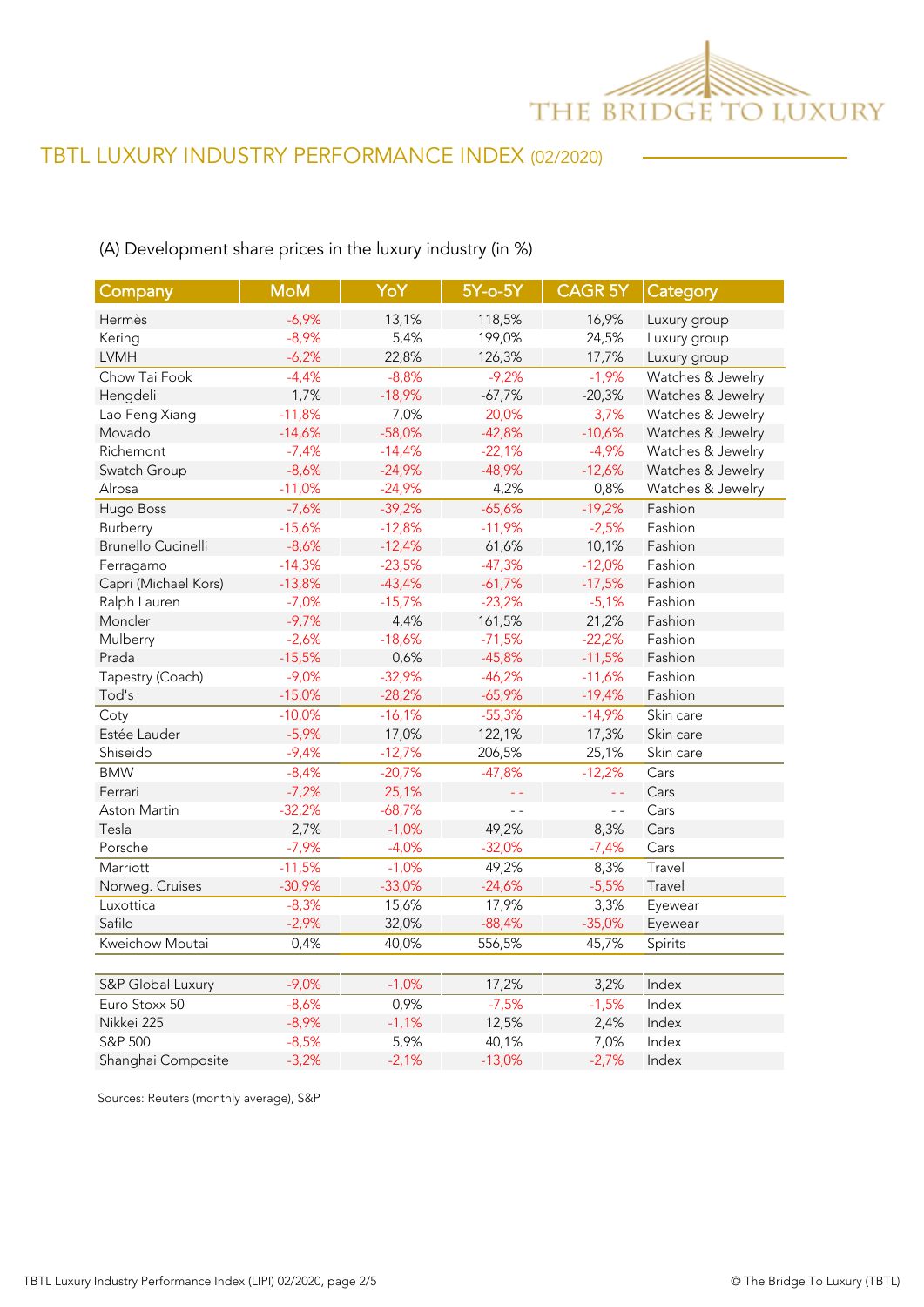

## (B) Development selective industry indexes

### (B1) Luxury cars: Quarterly growth rates (units sold in %) Q3 2019

| Company             | roll. 4 Qs | 5Y-o-5Y | <b>CAGR 5Y</b> |
|---------------------|------------|---------|----------------|
| Mercedes-Benz Cars  | 3,3%       | 23,1%   | 4,3%           |
| <b>BMW</b>          | 2,0%       | 14,4%   | 2,7%           |
| Rolls-Royce         | 42,1%      | 37,2%   | 6,5%           |
| Audi                | $-7,5%$    | $-1,6%$ | $-0,3%$        |
| Bentley             | 2,4%       | 4,6%    | 0,9%           |
| Lamborghini         | 96,3%      | 138,3%  | 19,0%          |
| Porsche             | 1,9%       | 15,3%   | 2,9%           |
| Bugatti             | 6,2%       | 207,1%  | 25,2%          |
| Ferrari             | 14,5%      | 33,3%   | 5,9%           |
| Tesla               | 87,8%      | 705,6%  | 51,8%          |
| <b>Aston Martin</b> | 7,9%       | 74,2%   | 11,7%          |
| All                 | 2,0%       | 16,9%   | 3,2%           |

Source: company reports and press releases

#### (B2) Swiss watch exports growth rates (value in %)

| <b>Price Category</b>           | roll. 12 M | $5Y$ -o- $5Y$ | <b>CAGR 5Y</b> |
|---------------------------------|------------|---------------|----------------|
| Export value 0-200 CHF/unit     | $-14.5%$   | $-34.1%$      | $-8.0\%$       |
| Export value 201-500 CHF/unit   | $-4.8%$    | $-13.3%$      | $-2,8%$        |
| Export value 501-3.000 CHF/unit | $-4.2%$    | 4.4%          | 0.9%           |
| Export value > 3.000 CHF/unit   | 7.9%       | 7.1%          | 1.4%           |
| $\overline{A}$                  | 3.3%       | 2,6%          | 0.5%           |

Source: Swiss Watch Federation

'

### (B3) Current production of superyachts

| number of superyachts | $\circ$ $\circ$<br>วบ | 51. |  |
|-----------------------|-----------------------|-----|--|

Source: Global Order Book, 2020, Boat International Media

## (B4) Precious metals and diamonds (growth in %)

| Metal    | <b>MoM</b> | YoY     | 5 Years | <b>CAGR 5Y</b> |
|----------|------------|---------|---------|----------------|
| Gold     | 2,9%       | 22,7%   | 24,7%   | 4,5%           |
| Silver   | $-8,7%$    | 5,3%    | $-9.0%$ | $-1,9%$        |
| Diamonds | $-8,3%$    | $-4.1%$ | $-4.3%$ | $-0.9%$        |

Sources: Macrotrends (monthly quotes); IDEX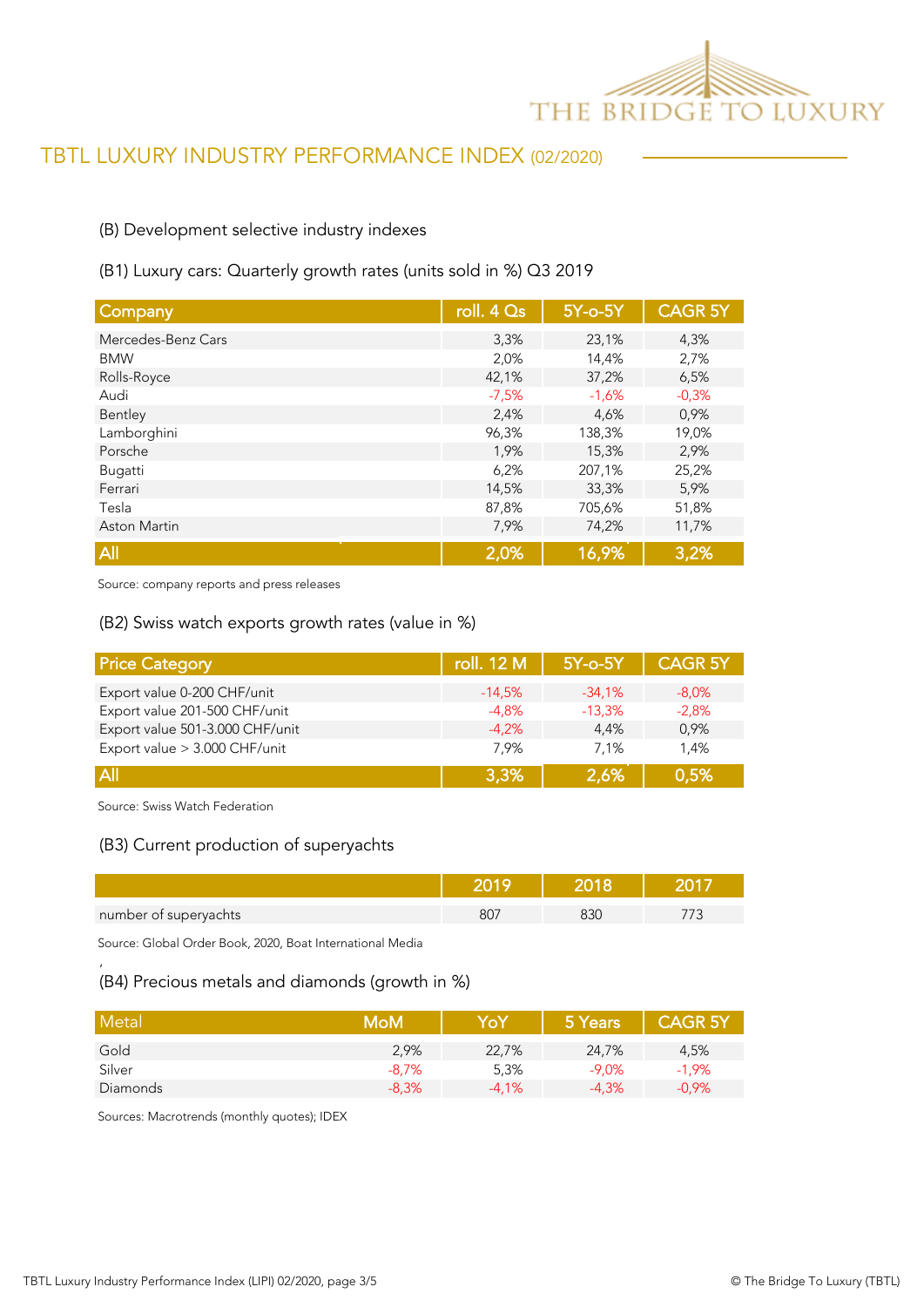

### (B5) Fine wines

|            |    | $5Y$ -o- $5Y$ | GK 51 |
|------------|----|---------------|-------|
| Fine wines | 5% | 29,1%         | 5,2%  |

Source: Li-ex 500 wine index (per previous month)

## (C) GDP annual growth rate (in %)

| Country                                  | 2017 | 2018 | 2019E | 2020E | 2024E |
|------------------------------------------|------|------|-------|-------|-------|
| $\bullet$<br><b>Brazil</b>               | 1,1% | 1,1% | 0,9%  | 2,0%  | 2,3%  |
| China                                    | 6,9% | 6,6% | 6,1%  | 5,8%  | 5,5%  |
| <b>STATE</b><br>France                   | 2,3% | 1,7% | 1,2%  | 1,3%  | 1,2%  |
| Germany                                  | 2,5% | 1,5% | 0,5%  | 1,2%  | 1,2%  |
| $\mathcal{L}_{\mathcal{R}}$<br>Hong Kong | 3,8% | 3,0% | 0,3%  | 1,4%  | 2,9%  |
| $\bullet$<br>India                       | 7,2% | 6,8% | 6,1%  | 7,0%  | 7,3%  |
| w<br>Italy                               | 1,7% | 0,9% | 0,0%  | 0,5%  | 0,6%  |
| Japan                                    | 1,9% | 0,9% | 1,2%  | 0,5%  | 0,5%  |
| Russia                                   | 1,6% | 2,3% | 1,1%  | 1,9%  | 1,8%  |
| $\mathcal{R}$ .<br>Spain                 | 3,0% | 2,6% | 2,2%  | 1,8%  | 1,6%  |
| ÷<br>Switzerland                         | 1,7% | 2,5% | 0,8%  | 1,3%  | 1,6%  |
| ⊏<br><b>UAE</b>                          | 0,8% | 1,7% | 1,6%  | 2,5%  | 2,5%  |
| $\frac{N}{N}$<br>Great Britain           | 1,8% | 1,4% | 1,2%  | 1,5%  | 1,5%  |
| <b>USA</b><br>$=$                        | 2,4% | 2,9% | 2,3%  | 2,1%  | 1,6%  |
| World<br>∰                               | 3,4% | 3,8% | 3,0%  | 3,4%  | 3,6%  |

Source: IMF, 10.2019

## (D) Currencies exchange rates: the Euro's performance (change in %)

| <b>Currency</b> |                              | 1 Month | 6 Months | 12 Months |
|-----------------|------------------------------|---------|----------|-----------|
| US <sub>5</sub> |                              | $-0,6%$ | 0,4%     | $-3.0%$   |
| <b>BRL</b>      | $\blacksquare$               | 3,8%    | 8,3%     | 15,2%     |
| <b>CNY</b>      |                              | 0,2%    | $-2,0%$  | 1,2%      |
| HK\$            | $\frac{\sqrt{3}}{2\sqrt{3}}$ | $-0,2%$ | $-0.2%$  | $-3,7%$   |
| <b>JPY</b>      |                              | $-0,9%$ | 2,0%     | $-6,4%$   |
| <b>INR</b>      | $\bullet$                    | 0,4%    | 1,3%     | $-1,1%$   |
| <b>RUB</b>      |                              | 3,8%    | 0,5%     | $-1,7%$   |
| <b>CHF</b>      |                              | $-0.5%$ | $-2,1%$  | $-6,3%$   |
| <b>GBP</b>      | NZ.<br>ZN                    | 2,4%    | $-4,8%$  | 0,1%      |
|                 |                              |         |          |           |

Source: Oanda, per first of month